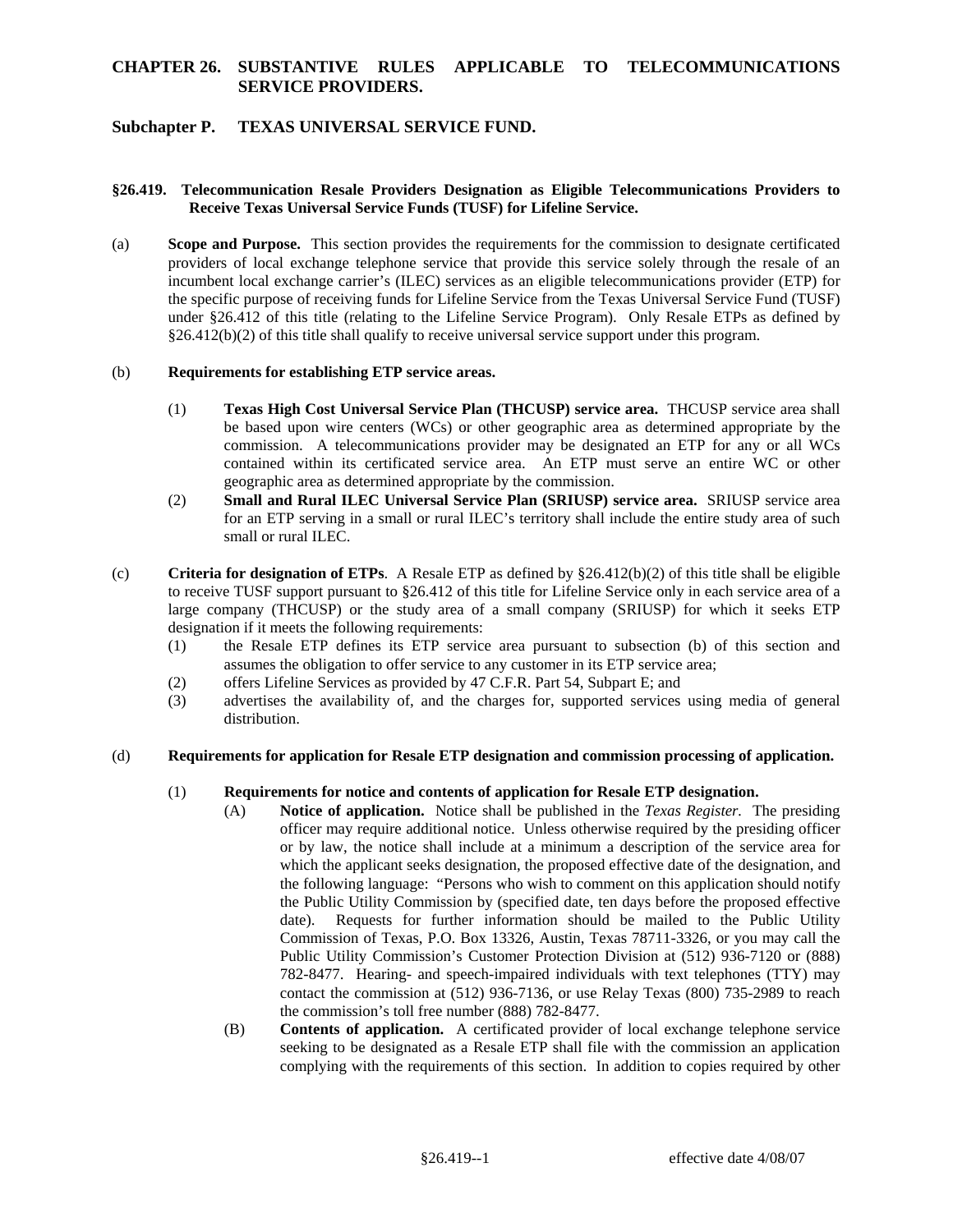## **CHAPTER 26. SUBSTANTIVE RULES APPLICABLE TO TELECOMMUNICATIONS SERVICE PROVIDERS.**

## **Subchapter P. TEXAS UNIVERSAL SERVICE FUND.**

## **§26.419(d)(1)(B) continued**

commission rules, one copy of the application shall be delivered to the commission staff and one copy shall be delivered to the Office of Public Utility Counsel. The application shall:

- (i) demonstrate that the applicant is a certificated provider of local exchange telephone service that resells basic local telecommunication services, as defined in §26.403 of this title (relating to Texas High Cost Universal Service Plan (THCUSP));
- (ii) demonstrate that the applicant assumes the obligation to offer Lifeline Services, as defined in §26.412 of this title, to any customer in its certificated service area;
- general distribution; (iii) demonstrate that the applicant will advertise the availability of and the charges for designated services, as defined in §26.403 of this title, using media of
- (iv) contain a statement detailing the content of the notice the applicant proposes for publication in the *Texas Register* regarding the application as well as a brief statement explaining why the proposed notice is reasonable and that it complies with applicable law;
- (v) provide a copy of the text of the notice;
- $(vi)$ state the proposed effective date of the designation; and
- $(vii)$ provide any other information the applicant wants considered in connection with the commission's review of its application.

### (2) **Commission processing of application.**

- (A) **Administrative review.** An application considered under this section may be reviewed administratively unless the certificated provider of local exchange telephone service requests the application be docketed or the presiding officer, for good cause, determines at any point during the review that the application should be docketed.
	- (i) The effective date of the Resale ETP designation shall be no earlier than 30 days after notice is published in the *Texas Register*.
	- in its application. The earliest possible effective date of the application shall be (ii) The application shall be examined for sufficiency. If the presiding officer concludes that material deficiencies exist in the application, the applicant shall be notified within ten working days of the filing date of the specific deficiency no earlier than 30 days after notice is published in the *Texas Register*.
	- (iii) While the application is being administratively reviewed, the commission staff and the staff of the Office of Public Utility Counsel may submit requests for information to the applicant. Three copies of all answers to such requests for information shall be provided to the commission staff and the Office of Public Utility Counsel within ten days after receipt of the request by the applicant.
	- $(iv)$  provide written comments or recommendations concerning the application to the commission staff. The commission staff shall, and the Office of Public Utility No later than 20 days after the completion of notice, interested persons may Counsel may, file with the presiding officer written comments or recommendations regarding the application.
	- (v) No later than 35 days after the proposed effective date of the application, the presiding officer shall issue an order approving, denying, or docketing the application.